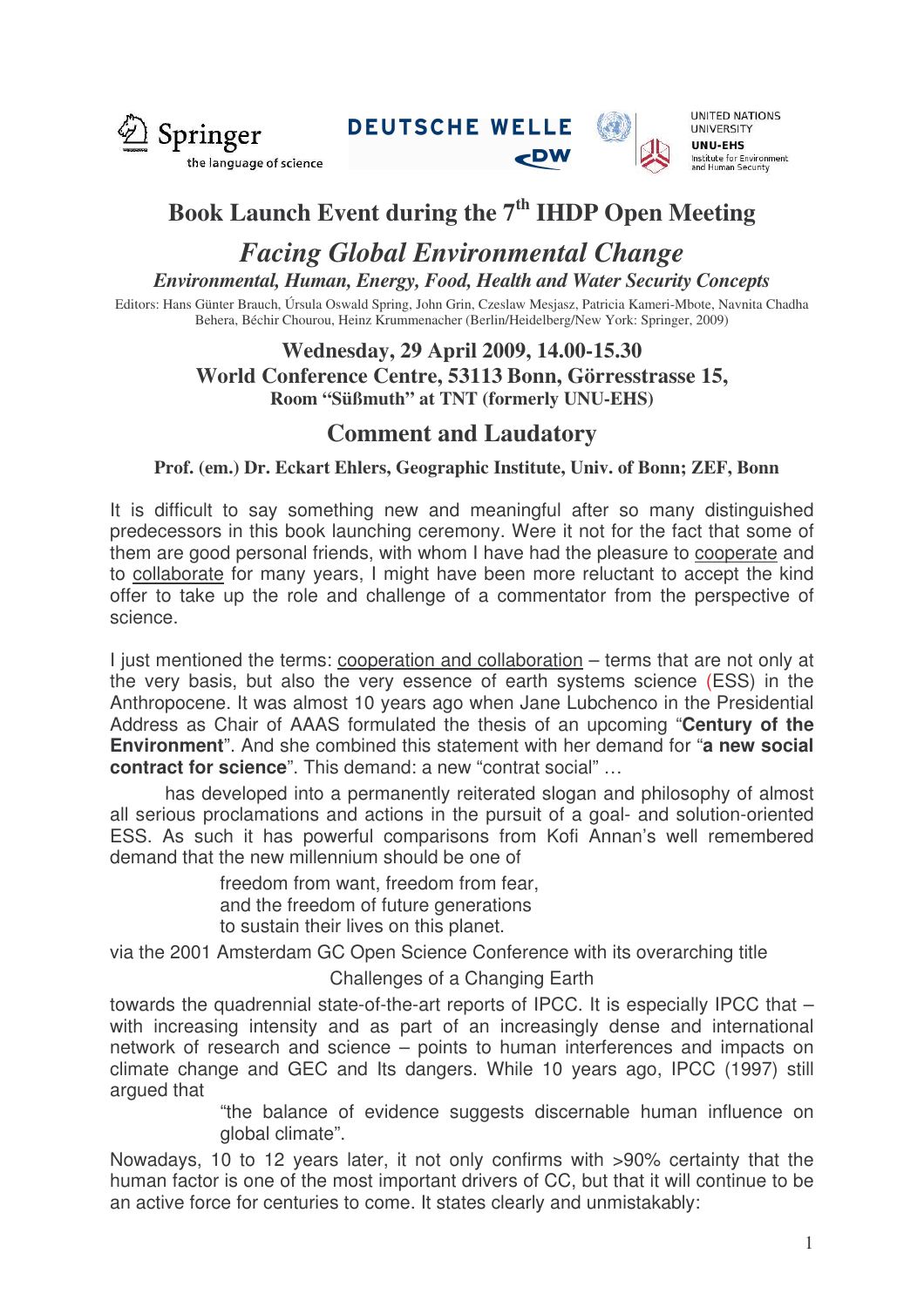"Anthropogenic warming and sea-level rise would continue for centuries…, even if greenhouse gas concentrations were to be stabilized."

So, there we are – and it is at this point where the book, the publication of which we are celebrating today, comes in. And also the location of this event, the Open IHDP Science Meeting with the title "Social Challenges of Global Change" is more than appropriate. The book itself is a real heavy-weight publication – not only in terms of kilograms and pages, but also  $-$  and that is surely more important  $-$  in terms of contents and research findings. The very title of this book

#### **Facing Global Environmental Change**

seems to me both assertive and timely: No, we do not have to predict or to model it – GEC is there and Yes: we have to cope with it. Therefore, also the subtitle of this impressive volume raises expectations. It promises to offer security concepts, based on a sectorialized understanding of the term "security" covering

> environmental/ecological issues as well as those of energy, food, health, water and humanitarian issues at large.

The concept of "**Securitization of GEC**", elaborated by H.G. Brauch, chief-editor of the Hexagon Series on Human and Environmental Peace, in the introductory article concludes with the emphatic call for "needed proactive policy responses" and with the no less emphatic reiteration of a "new multi-, inter- and transdisciplinary research agenda with qualitative and quantitative, historical and sociological methods, as well as modelling, simulation and scenario-building motivated by the policy goal to develop early warning indicators and models to address the probable conflict situations…".

To be quite honest: these challenges and demands are surely not new. As a matter of fact: IPCC and MEA, the German Advisory Council on Global Change WBGU, the IGBP series on GC and many, many other publications – they all provide a lot of models and scenarios. And they all are also not stingy with policy advice and recommendations for action…

What then is new (and unique) about this 1500-page book? What makes it a desirable and necessary addition to the already existing scientific literature on CC and GEC? Where does it go beyond trodden paths and opens new horizons?

I will try to give three short answers, comment on them and derive a few suggestions from these answers and comments:

1. What has been called the "**sectorialization of security**", which to me is the basic concept and guiding principle of this book, is a commendable and innovative approach. The very fact that CC/GEC are taken for granted, opens an unbiased and concentrated focus on threats of and reactions by individuals and societies. This focus, then on impacts and specific challenges of fragile environments, livelihoods and human groups is something that has been missing so far, at least in this complexity, stringency and coherence. The book therefore fills a gap – and that is an achievement for which editors and authors have to be congratulated and applauded.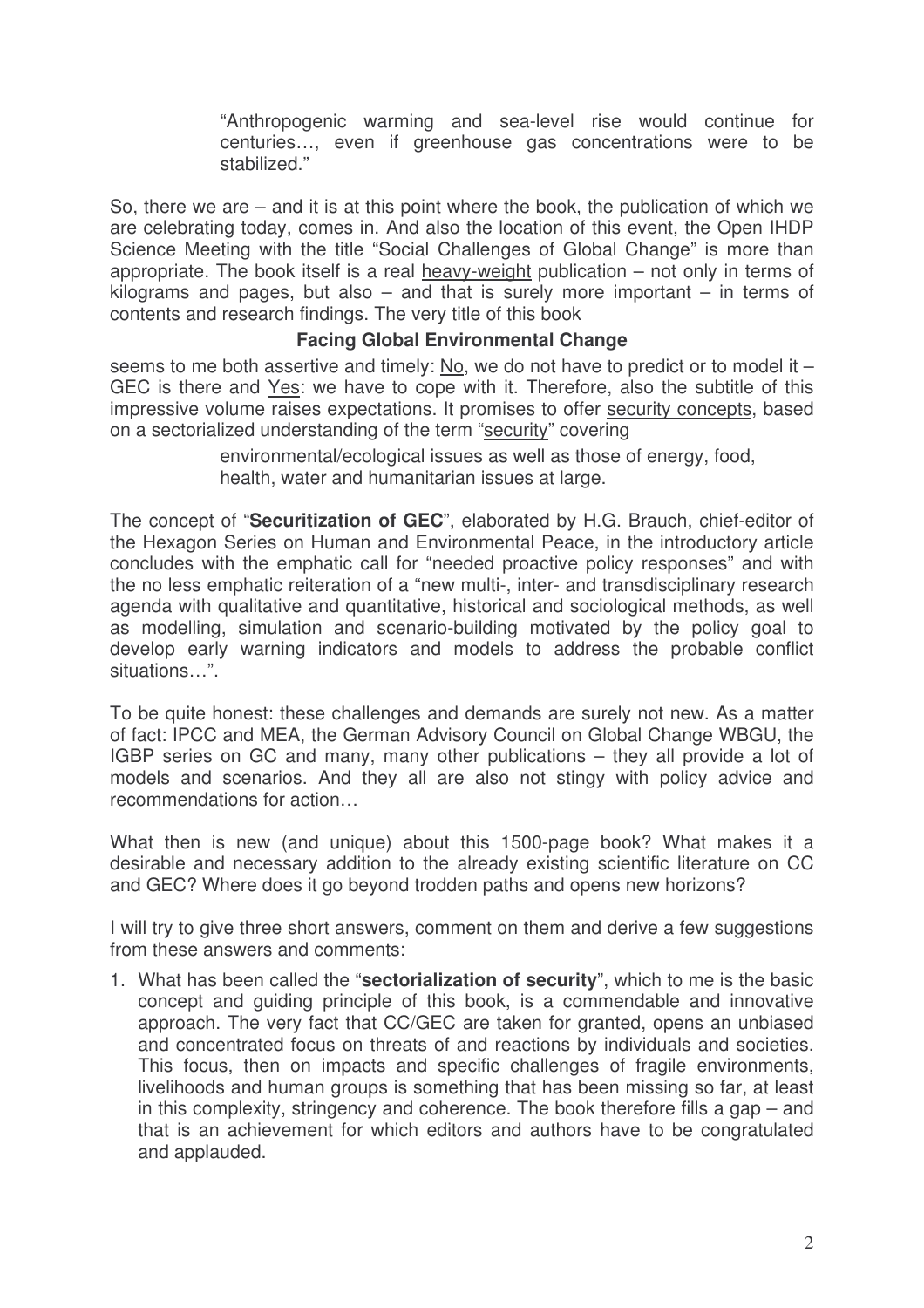2. There is an Irish proverb that says: There is nothing so bad that it could not be worse. I want to turn it around and say: There is nothing so good that it could not be better) – What do I mean?

I am asking myself whether the quest for thematic and regional completeness of sectorialized security concepts does not overtax a one-volume book and its readers. The split of human security concepts into 8 parts/sectors is sometimes difficult to digest:

- Not only because of unavoidable overlaps and problems of contextual coordination;
- But also because of imbalances in human security issues within the book.

Is it justified to have only 3 contributions in regard to "food security" versus 18 on the issues of "water security"?

I do not want to be misunderstood: my criticism may be somewhat narrowminded, especially since I do not have a better solution. But can/should water – food – health be separated? To me they are closely interconnected as so many other security issues. As a matter of fact: security concepts are comprehensive, interrelated and therefore hardly separable. Fortunately, individual authors and contributions refer to these inter-connectivities again and again. The careful and enduring reader will thus be guided carefully through the sometimes overwhelming flood of concepts and information.

- 3. "Facing Global Environmental Change" understands itself as a "handbook". And it is a handbook in the very best sense of the word: comprehensive, well researched, well written and well edited, covering an innovative and urgent topic of international political importance, well equipped with figures, data, bibliography. And it urges to proceed from knowledge to action, from re-active to pro-active policies. Thus, the final part of the book (Part X: Conclusions) deserves special attention. Much can be learned from the 80 to 90 case studies and surveys that are accumulated in the book. Some of them suggest concrete and viable cooperations and collaborations beyond disciplinary boundaries, others proceed from knowledge to action, a few even succeed in developing pro-active policies in the pursuit of adaptation to or mitigation of CC/GEC. However, does the book derive general conclusions from the new wealth of information and up-to-date security concepts? Does it come forward with generally applicable recipes in regard to its own aspirations and in regard to so far unanswered questions? These include:
	- the demand for a generally acceptable and applicable human security paradigm;
	- an overarching and comprehensive securitization concept, under which the impressive, maybe even: alarming versatility of security sectors are united and represented in their mutual dependency and interconnectivity;
	- the questions of best practice solutions and their transferability;
	- a general discussion of the scales of security concepts in time and space; especially in regard to their local-regional-global dimensions;
	- practical solutions and suggestions of how to proceed from research experiences to policy-relevant applications....

… and so on.